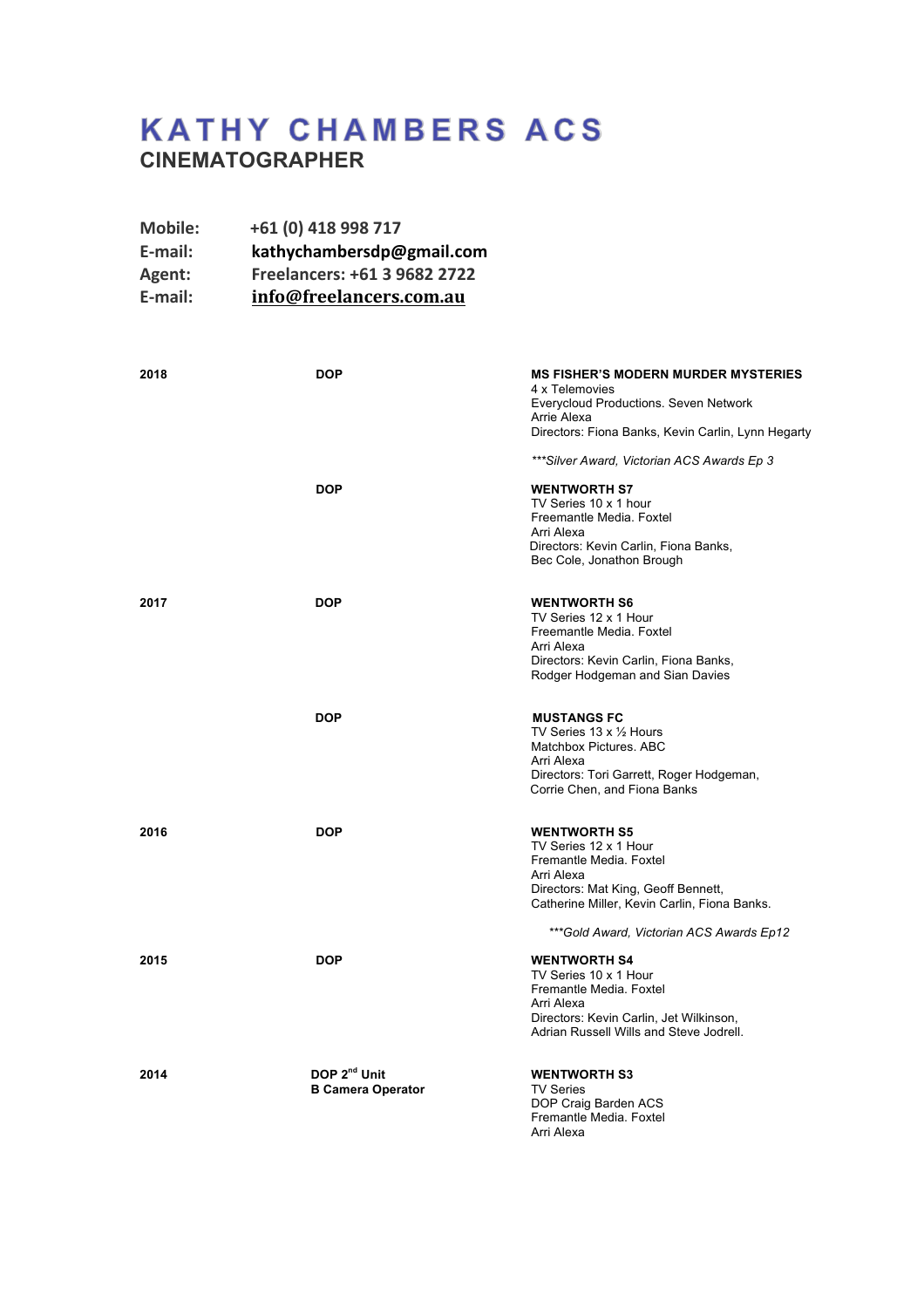| 2013 | DOP 2 <sup>nd</sup> Unit<br><b>B Camera Operator</b><br><b>B Camera Operator</b> | <b>WENTWORTH S2</b><br>TV Series<br>DOP Craig Barden ACS<br>Fremantle Media. Foxtel<br>Arri Alexa<br><b>WORST YEAR OF MY LIFE AGAIN</b>                                             |
|------|----------------------------------------------------------------------------------|-------------------------------------------------------------------------------------------------------------------------------------------------------------------------------------|
|      |                                                                                  | Kids TV Series<br>DOP Craig Barden ACS<br>ACTF<br>Arri Alexa                                                                                                                        |
| 2012 | <b>B Camera Operator</b>                                                         | <b>WENTWORTH S1</b><br><b>TV Series</b><br>DOP Craig Barden ACS<br>Fremantle Media. Foxtel<br>Arri Alexa                                                                            |
|      | DOP 2 <sup>nd</sup> Unit<br>Casual                                               | <b>TIME OF OUR LIVES</b><br><b>TV Series</b><br>DOP Jaems Grant<br><b>ABC Television</b><br>Arri Alexa                                                                              |
|      | <b>DOP</b>                                                                       | <b>DIRTY BUSINESS</b><br>The History of Mining in Australia<br>3 x 1 Hour Documentary<br>Renegade Factual<br>Cannon C300, Cannon 5D                                                 |
| 2011 | A Camera Operator                                                                | <b>KATH AND KIMDERELLA</b><br>Feature Film<br>DOP David Parker ACS<br><b>Riley Turner Productions</b><br>35mm                                                                       |
| 2010 | <b>Camera Operator</b><br>Casual                                                 | <b>SMALL TIME GANGSTER</b><br><b>TV Series</b><br>DOP Craig Barden ACS<br>Boilermaker / Burberry Productions                                                                        |
|      | DOP/Director                                                                     | <b>ROCKWIZ ON THE ROAD</b><br>Documentary<br>Renegade Films / SBS Television<br>*** Best Direction in a<br>Television Reality / Light Entertainment<br>Program. ADG Awards 2012 *** |
|      | <b>Camera Operator</b><br>Casual                                                 | <b>CITY HOMICIDE S4</b><br><b>TV Series</b><br>DOP Craig Barden ACS<br>Channel 7 (Operations) Pty Ltd                                                                               |
| 2009 | <b>Camera Operator</b><br>Casual                                                 | <b>CITY HOMICIDE S3</b><br><b>TV Series</b><br>DOP Craig Barden ACS<br>Channel 7 (Operations) Pty Ltd                                                                               |
| 2008 | <b>Camera Operator</b><br>Casual                                                 | <b>CARLA CAMETTI PD</b><br><b>TV Series</b><br>DOP Leilani Hannah ACS<br>A Buon Giorno Production                                                                                   |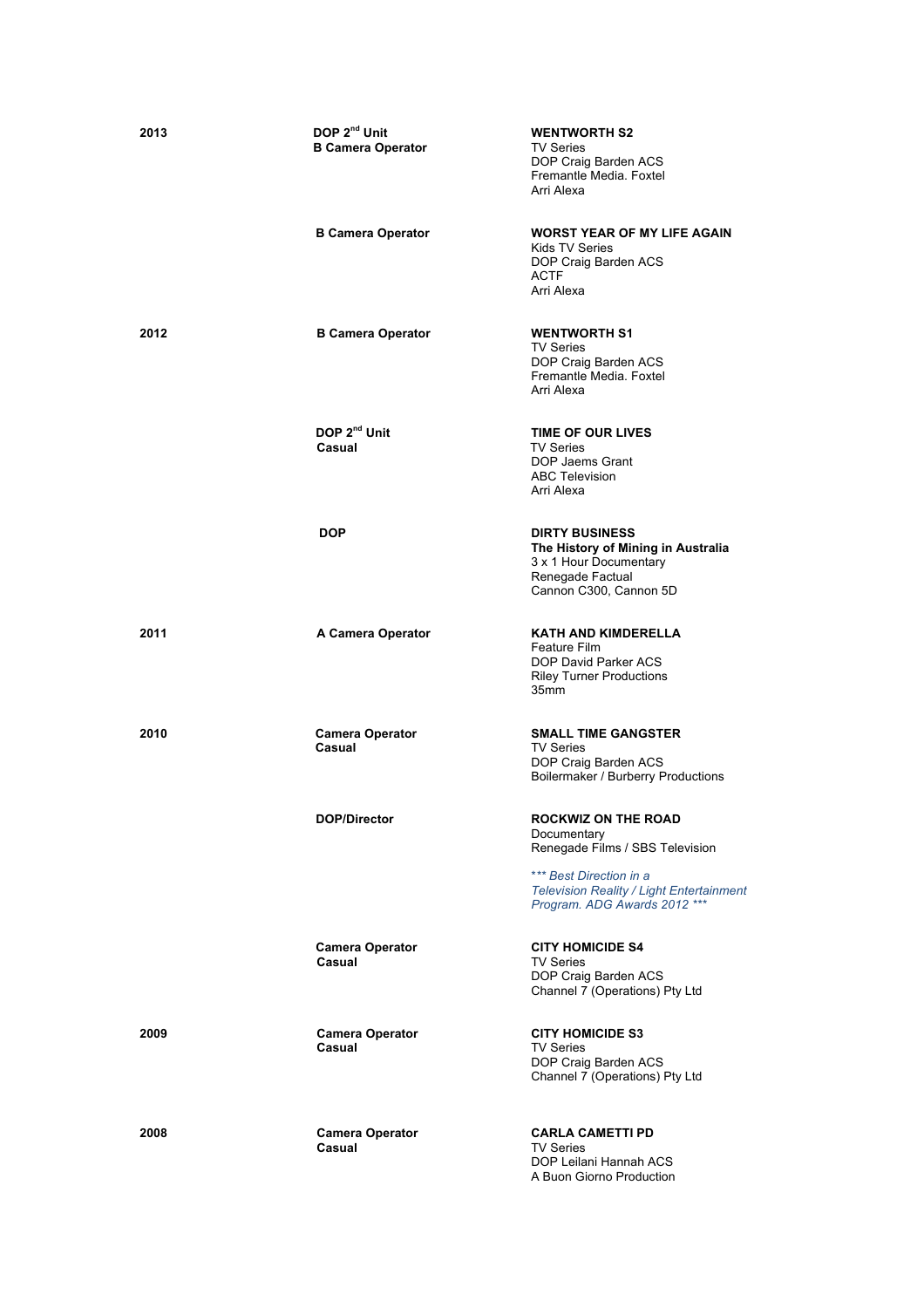|      | <b>Camera Operator</b><br>Casual   | <b>CITY HOMICIDE S2</b><br><b>TV Series</b><br>DOP Craig Barden ACS<br>Channel 7 (Operations) Pty Ltd                    |
|------|------------------------------------|--------------------------------------------------------------------------------------------------------------------------|
| 2007 | <b>Camera Operator</b><br>Casual   | <b>CITY HOMICIDE S1</b><br><b>TV Series</b><br>DOP Craig Barden ACS<br>Channel 7 (Operations) Pty Ltd                    |
| 2006 | <b>Camera Operator</b>             | <b>IRRESISTIBLE</b><br>Feature Film<br>DOP Martin McGrath ACS<br>Cascade Films                                           |
| 2005 | <b>Camera Operator</b>             | <b>READY STEADY ROCKWIZ</b><br>TV Light Entertainment<br>Renegade Films / SBS Television                                 |
| 2004 | DOP 2 <sup>nd</sup> Unit<br>Casual | THE SECRET LIFE OF US S4<br><b>TV Series</b><br>DOP Brendan Lavelle ACS<br>Southern Star Entertainment                   |
| 2003 | DOP 2 <sup>nd</sup> Unit<br>Casual | THE SECRET LIFE OF US S3<br><b>TV Series</b><br>DOP Brendan Lavelle ACS<br>Southern Star Entertainment                   |
| 2002 | DOP 2 <sup>nd</sup> Unit<br>Casual | THE SECRET LIFE OF US S2<br><b>TV Series</b><br>DOP Brendan Lavelle ACS<br>Southern Star Entertainment                   |
| 2001 | <b>B Camera Operator</b>           | <b>CHILD STAR</b><br>THE SHIRLEY TEMPLE STORY<br><b>US Telemovie</b><br>DOP David Parker ACS<br><b>Hartbreak Films</b>   |
|      | DOP 2 <sup>nd</sup> Unit<br>Casual | THE SECRET LIFE OF US S1<br><b>TV Series</b><br>DOP: Brendan Lavelle ACS<br>Southern Star Entertainment                  |
|      | <b>DOP</b>                         | <b>SHORT CUTS</b><br>Episodes 17 - 21<br><b>TV Series</b><br><b>DIR: Moira Moss</b><br><b>Burberry Productions</b>       |
| 2000 | <b>DOP</b>                         | <b>EUGENIE SANDLER PI</b><br>Episodes $4-7$<br><b>TV Series</b><br><b>DIR: Moira Moss</b><br><b>Burberry Productions</b> |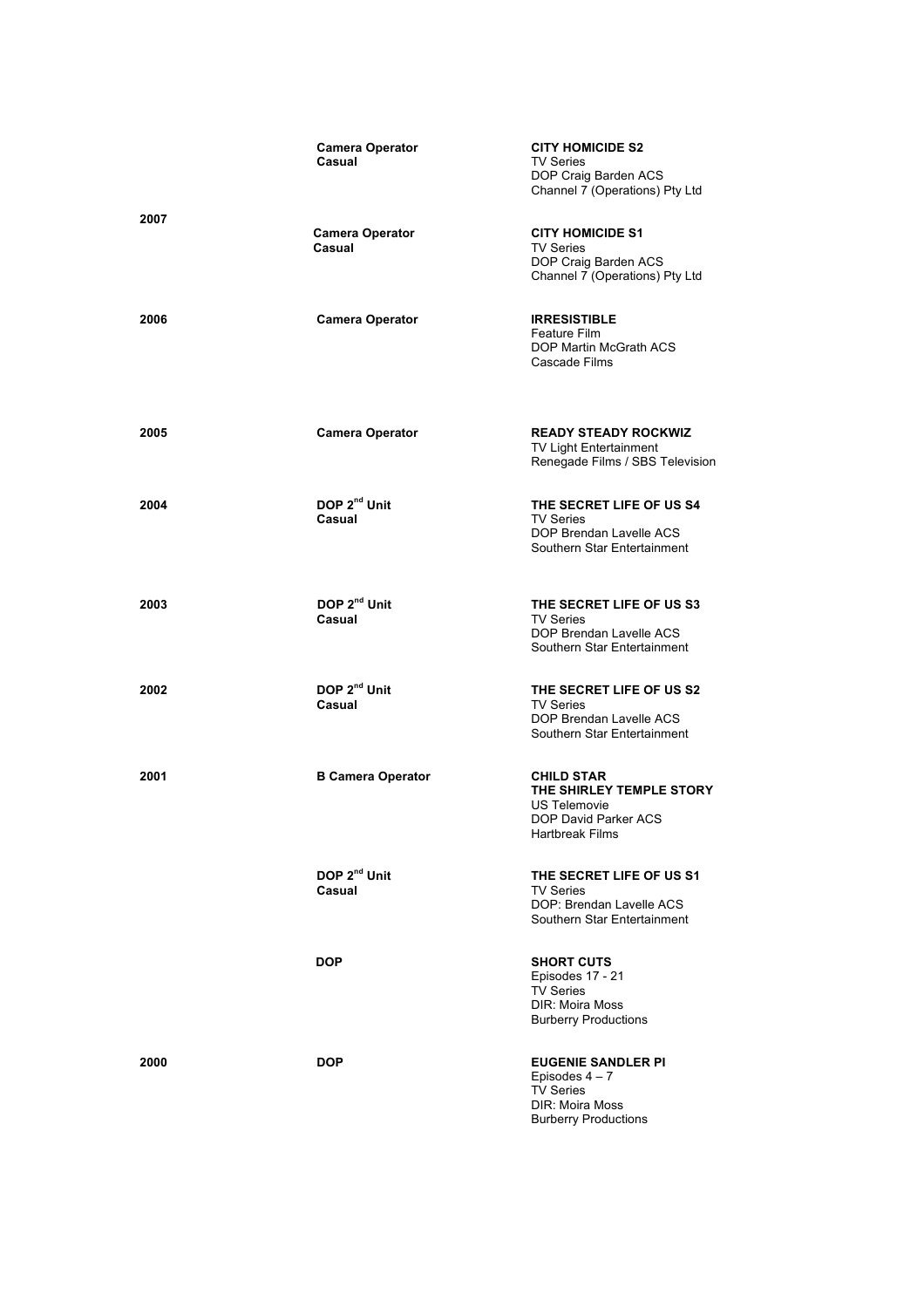#### **1993 – 1999**

### **DIRECTOR OF PHOTOGRAPHY**

Various productions including:

#### **THE OTHER DAYS OF RUBY RAE**

Short Film VCA Film School 35 mm

> *\*\*\* Nominated Best Cinematography British Short Film Awards \*\*\**

*\*\*\* Highly commended ACS VIC Awards 2000 \*\*\**

**THE CALLING** Short Film VCA Film School 35 mm

*\*\*\*Silver ACS VIC Awards 2000 \*\*\**

**1989 – 1993**

**FOCUS PULLER** Various productions including:

## **STARK**

Mini Series DOP David Parker ACS Cascade Films

#### **HERCULES RETURNS**

Feature Film DOP David Connell ACS Philm Productions

#### **HOLIDAYS ON THE RIVER YARRA**

Feature Film DOP Brendan Lavelle ACS Jungle Pictures

#### **THE BIG STEAL**

Feature Film DOP David Parker ACS Cascade Films

**1984 – 1988**

# **CLAPPER LOADER**

Various productions including:

#### **ALL THE RIVERS RUN S2**

Mini Series DOP Danny Burstall ACS Crawford Productions 16ml

#### **DOLPHIN COVE**

US TV Series DOP Nino Martinetti ACS Paramount Pictures 35ml

**GEORGIA** Feature Film DOP Yuri Sokol